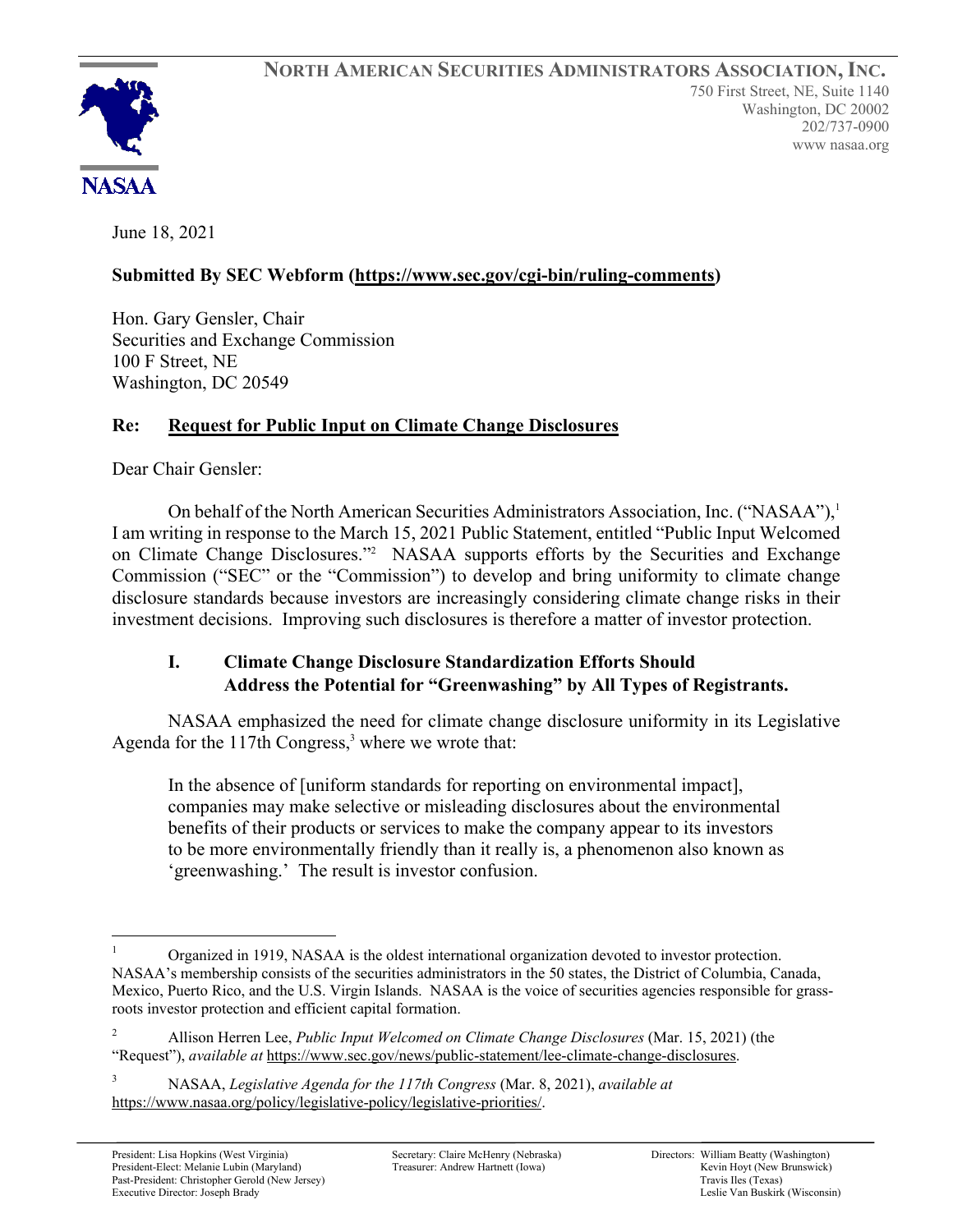Hon. Gary Gensler June 18, 2021 Page 2 of 6

We stated accordingly that "Congress should direct the SEC to promptly develop a uniform standard for all reporting by public companies regarding climate risks so that investors can understand companies' real environmental impact record, and make 'head-to-head' comparisons between competing investments." We are therefore encouraged – both by the SEC's recent public statements and by the appearance of climate change disclosure on the Agency Rule List for the  $SEC<sup>4</sup> - that efforts are being made in this regard.$ 

With respect to rulemaking efforts the SEC may be considering, however, NASAA also believes that concerns about "greenwashing" should not be limited to issuers. For instance, credit ratings and ESG scores issued by credit rating agencies, as well as disclosures by investment companies about fund holdings and investment strategies, may also be confusing or misleading in the absence of climate change disclosure standards. Such confusion can in turn affect the advice delivered by investment advisers and broker-dealers to investors who are trying to make climate change-related investment decisions. Further, such intermediaries could recommend greenbranded proprietary products with questionable environmental bona fides. We therefore believe the SEC should consider various ways in which climate change disclosure confusion can affect investment decisions and how to develop disclosure standards for all types of registrants.

### **II. The Commission Should Consider Regulatory Approaches that Promote Disclosure Uniformity in the Absence of Agreed-Upon Standards.**

As the Request recognizes, multiple disclosure frameworks have been developed, including those by the Task Force on Climate-Related Financial Disclosures, the Sustainability Accounting Standards Board, and the Climate Disclosure Standards Board.<sup>5</sup> NASAA is also aware of efforts among regulators, through the International Organization of Securities Commissions, to develop global standards.<sup>6</sup> The Request asks for input on the advantages and disadvantages of rules that draw on such frameworks.

Two hurdles come to mind. First, NASAA does not believe that any framework has gained the status necessary to become a consensus standard. Whether or when that will happen is uncertain. Yet, the need for greater uniformity is already present because investors are making climate change-related investment decisions now. Second, the SEC may not be able to craft a regulation that requires adherence to an outside standard – particularly one derived internationally – without a legislative grant.

<sup>4</sup> Office of Information and Regulatory Affairs, Office of Management and Budget, *Agency Rule List – Spring 2021, Securities and Exchange Commission*, *available at* https://www.reginfo.gov/public/do/eAgendaMain?operation=OPERATION GET AGENCY RULE LIST&current Pub=true&agencyCode=&showStage=active&agencyCd=3235&csrf token=C9AADA06950B2EA66558B873D95

CD66864E3E120DEB126B02D74E408D97B436C9C14D535ED71DD20DA7DD37231CC4EFF5A4E.

<sup>5</sup> Request, Question 5.

<sup>6</sup> *See*, *e.g.*, Media Release, *IOSCO sees an urgent need for globally consistent, comparable, and reliable sustainability disclosure standards and announces its priorities and vision for a Sustainability Standards Board under the IFRS Foundation* (Feb. 24, 2021), *available at* https://www.iosco.org/news/pdf/IOSCONEWS594.pdf.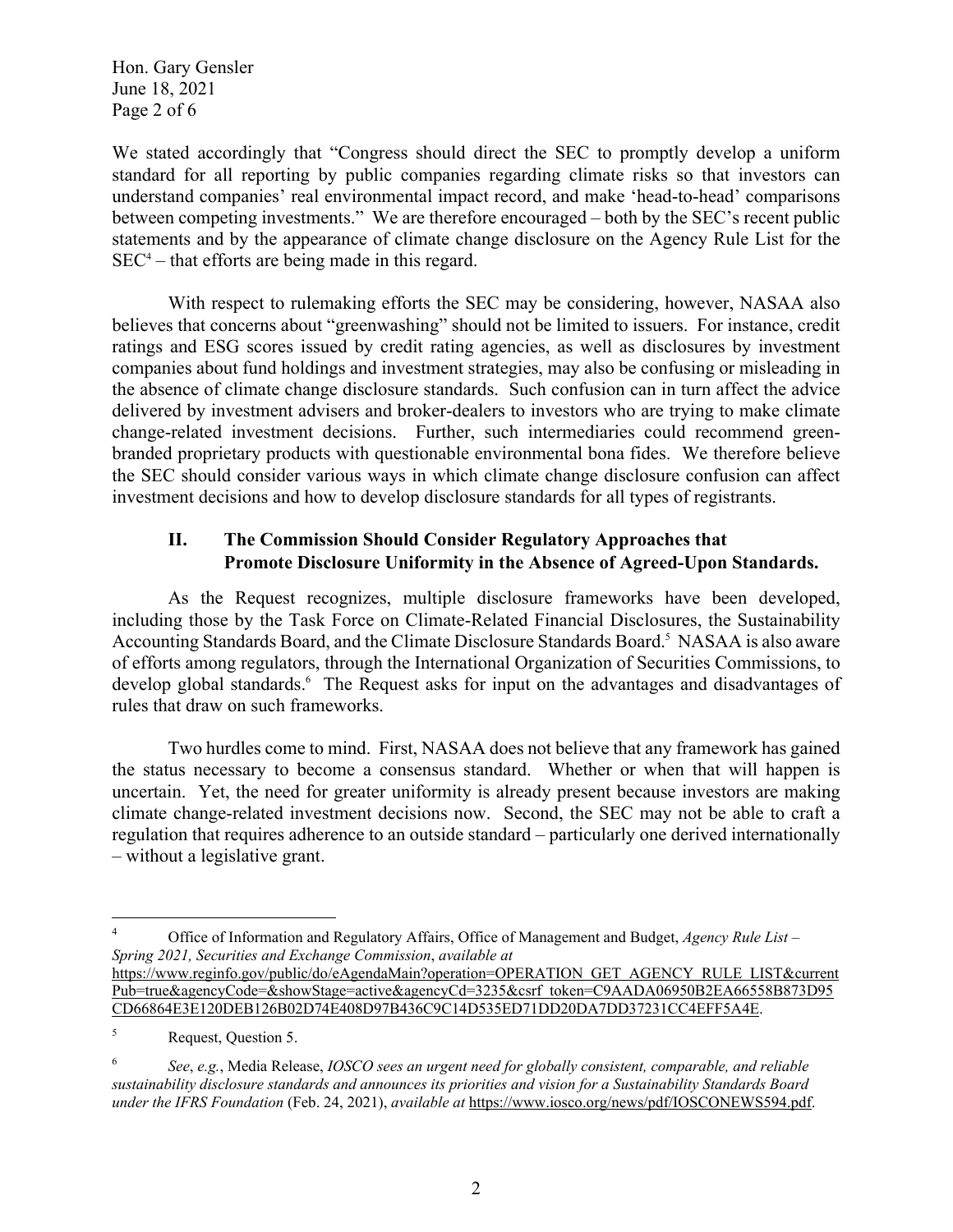Hon. Gary Gensler June 18, 2021 Page 3 of 6

In part for these reasons, NASAA wrote in support<sup>7</sup> of H.R. 1187, Title I of which is the ESG Disclosure Simplification Act, which would require public companies to disclose in proxy or solicitation materials "a clear description of the views of the issuer about the link between ESG metrics and the long-term strategy of the issuer," and "a description of any process the issuer uses to determine the impact of ESG metrics on the long-term business strategy of the issuer." The bill would also provide a rulemaking mechanism for the SEC to define "ESG metrics" and, importantly, would give the SEC the ability to "incorporate any internationally recognized, independent, multi-stakeholder environmental, social, and governance disclosure standards."

While the ESG Disclosure Simplification Act could address the hurdles mentioned above, it may not become law. In fact, no supporting law may be enacted. The SEC should therefore consider disclosure approaches that are agnostic of any outside or third-party standard. Still, the ESG Disclosure Simplification Act suggests a path that could be crafted into regulation by requiring an issuer to describe both the process by which it determines the impact of ESG metrics on its long-term business strategies as well as the ESG metrics it has chosen to make its determination. While such an approach may not yield the ability to make "head-to-head" comparisons for which NASAA has advocated – because issuers may choose differing metrics – it would at least give investors and regulators enough information to determine whether an issuer has thought about these issues in a disciplined manner, and the ability to evaluate those efforts against the issuer's chosen standard in order to assess whether they effectively address climate change risk and impact concerns. More generally, a regulation that requires a registrant to describe the methodology by which it measures climate change-related risks and impacts would serve regulators and investors well until consensus standards emerge.<sup>8</sup>

<sup>7</sup> Letter from Lisa Hopkins to Hon. Maxine Waters and Hon. Patrick McHenry (Apr. 20, 2021), *available at* https://www.nasaa.org/wp-content/uploads/2021/04/NASAA-Letter-to-HFSC-Re-4-20-21-Full-Committee-Markup-PDF-F.pdf; Letter from Lisa Hopkins to Hon. Nancy Pelosi and Hon. Kevin McCarthy (June 15, 2021), *available at* https://www.nasaa.org/wp-content/uploads/2021/06/NASAA-Letter-to-House-Leadership-Re-H.R.-1187-Corporate-Governance-and-Investor-Protection-Act-June-15-2021.pdf.

<sup>8</sup> Certain portions of Regulation S-K apply to climate change-related disclosures, but not fully in the manner suggested above. For instance, while Item 105 (Risk Factors) requires explanations as to how identified risks affect a registrant or the securities being offered, it does not require the issuer to explain the process it used to identify its climate change-related risks. Similarly, references to compliance with environmental regulations required under Item 101 (Description of Business) depend on current regulations, which do not fully require issuers to address the questions discussed in the Request. Further, while the Commission's 2010 *Guidance Regarding Disclosure Related to Climate Change* – SEC Rel. Nos. 33-9106 and 34-61469 (Feb. 2, 2010) – explains that Item 303 (Management's Discussion and Analysis of Financial Condition and Results of Operations) is a flexible requirement that "has resulted in disclosures that keep pace with the evolving nature of business trends without the need to continuously amend the text of the rule," the Commission also acknowledges that "we and our staff continue to have to remind registrants, through comments issued in the filing review process, public statements by staff and Commissioners and otherwise, that the disclosure provided in response to this requirement should be clear and communicate to shareholders management's view of the company's financial condition and prospects." In other words, the generality of the requirement must be buttressed with further guidance. The limitations of current Regulation S-K requirements therefore counsel in favor of further clarity for disclosure requirements.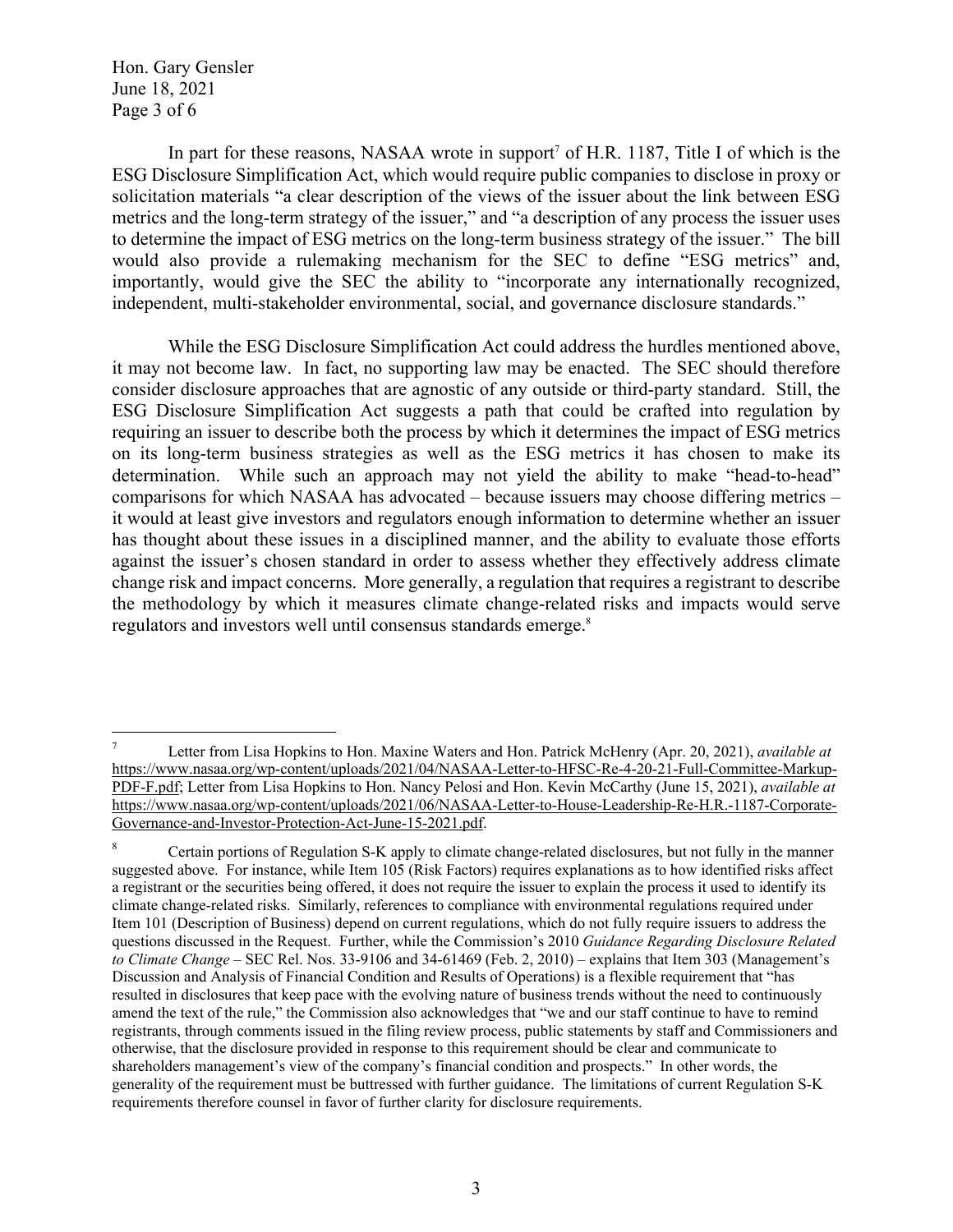Hon. Gary Gensler June 18, 2021 Page 4 of 6

### **III. Climate Change Disclosure Regulation Would Improve Examination and Enforcement Efforts.**

Because the SEC recognizes that investors are making climate change-related investment decisions, and that registrants are making disclosures and acting accordingly, it has already directed examination<sup>9</sup> and enforcement efforts<sup>10</sup> to scrutinize and police climate change-related disclosures and activities. Without greater clarity on how to craft climate change disclosures, examination and enforcement efforts may have limited usefulness and may expose the SEC to criticism that it is regulating by enforcement.

Greater clarity for registrants on how and when to report and fashion disclosures on these issues would improve examination efforts, benefit investors interested in learning about ESGrelated issues in the companies and products in which they are considering investing, and reduce the potential for enforcement actions related to misrepresentations and omissions.

### **IV. The Commission Should Consider Whether Other ESG-Related Disclosure Regulations Are Appropriate.**

The SEC's focus on climate change-related disclosures makes sense in light of the urgency of the issue, the breadth of government and industry efforts to address climate change, and, particularly, the amount of investor interest in the issue. The Request, however, also asks "[s]hould climate-related requirements be one component of a broader ESG disclosure framework?"

From the perspective of securities regulation, the answer is yes. Like climate change, issues of diversity in corporate governance are also important, and recognition of the importance of these issues is increasing.11 Some state governments are already acting in this area through laws that require either the inclusion of underrepresented persons on public company boards of directors,<sup>12</sup> or disclosures on the gender and racial composition of boards.<sup>13</sup> However, while investor interest in ESG-related issues in U.S. companies is beyond question, leaving such disclosures to the discretion of management, rather than providing specific requirements, leaves

<sup>9</sup> Press Release, *SEC Division of Examinations Announces 2021 Examination Priorities, Enhanced Focus on Climate-Related Risks* (Mar. 3, 2021), *available at* https://www.sec.gov/news/press-release/2021-39.

<sup>10</sup> Press Release, *SEC Announces Enforcement Task Force Focused on Climate and ESG Issues* (Mar. 4, 2021), *available at* https://www.sec.gov/news/press-release/2021-42.

<sup>&</sup>lt;sup>11</sup> Human capital management issues were of high interest to filers in the 2020 proxy season. Six proposals received majority support, with average support of 28 percent, up from 26 percent in 2019. In addition to proxy proposals, many large institutional investors are directly engaging with companies now on their ESG practices. *See* Alexandra Thornton and Tyler Gellasch, Center for American Progress, *The SEC Has Broad Authority To Require Climate and Other ESG Disclosures* (June 10, 2021), *available at*

https://www.americanprogress.org/issues/economy/reports/2021/06/10/500352/sec-broad-authority-require-climateesg-disclosures/.

<sup>12</sup> *See* California Assembly Bill No. 979, *Corporations: boards of directors: underrepresented communities*, *available at* https://leginfo.legislature.ca.gov/faces/billTextClient.xhtml?bill id=201920200AB979.

<sup>13</sup> *See*, *e.g.*, Maryland House Bill 1210, *Corporate Diversity – Board, Executive Leadership, and Mission*, *available at* https://mgaleg.maryland.gov/2021RS/bills/hb/hb1210E.pdf.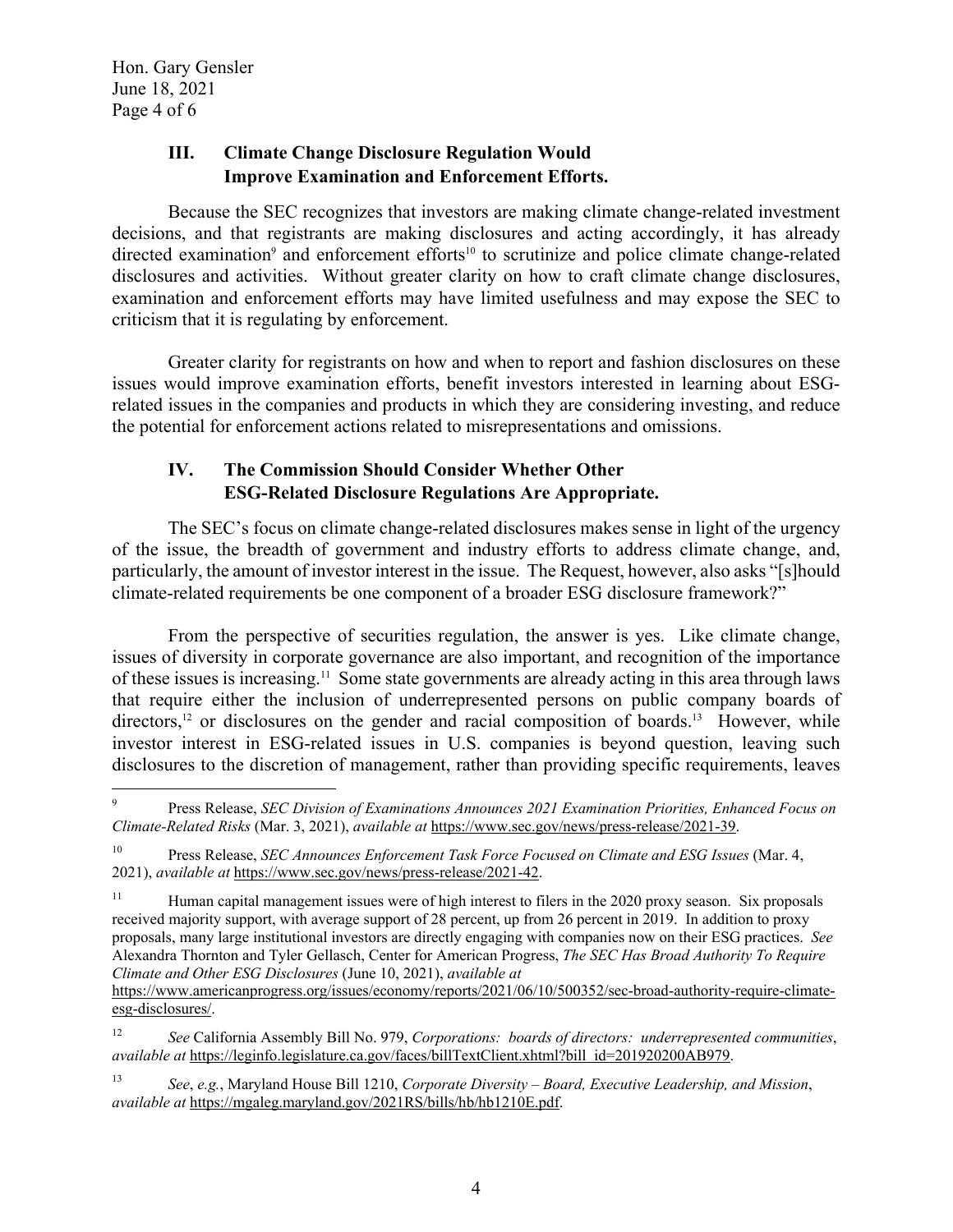Hon. Gary Gensler June 18, 2021 Page 5 of 6

investors exposed to conflicts of interest and subjective judgments. Therefore, NASAA encourages the SEC to follow state efforts to help guide SEC regulatory proposals in this area.

NASAA has also written in support of H.R. 1277, the Improving Corporate Governance through Diversity Act, and H.R. 2123, the Diversity and Inclusion Data Accountability and Transparency Act.<sup>14</sup> H.R. 1277 would require public companies to disclose annual information on the voluntary self-identified racial, ethnic, gender, and veteran composition of their boards of directors and executive officers. H.R. 2123 would amend the Dodd-Frank Wall Street Reform and Consumer Protection Act to require that regulated financial firms with 100 employees or more disclose diversity data.

#### **V. The Commission Should Examine Options to Modernize the Disclosure Framework for ESG Metrics for Large Private Companies.**

As the Commission explores options for improving and standardizing environmental and other ESG disclosures by public companies, it should also explore in earnest the tools and authorities at its disposal for requiring or incentivizing greater disclosure of ESG-related information by large privately held companies. The SEC is correct to focus its efforts initially on disclosure of ESG information by publicly held companies; there is no question that the SEC's authorities are most robust and well-established in the public segment of the capital markets. However, as the Commission itself has noted, the private securities markets have grown at a pace that vastly exceeds the expansion of the public markets, and the Request accordingly seeks input on how the SEC should address private companies' climate disclosures.15 Moreover, as NASAA and others have pointed out, recent changes to the securities laws and the securities regulatory framework have created a host of incentives for companies to remain private for much longer than in the past, or even to remain private indefinitely.16

The modernization of the ESG disclosure framework for public issuers is an important priority, and it should proceed without further delay. However, at the same time, the SEC should endeavor to ensure that establishment of enhanced ESG disclosure requirements for publicly held companies does not become yet another incentive for large issuers with national or international operations to remain private for excessive amounts of time. The state of ESG reporting by public and private companies should be examined concurrently. Moreover, should the SEC determine that it does not possess adequate authority to address transparency with respect to private issuers – in relation to ESG or other types of information – it should request such authority from Congress.

<sup>14</sup> *See* note 7 above.

<sup>15</sup> Request, Question 14.

<sup>16</sup> *See*, *e.g.*, *Written Testimony of Michael S. Pieciak, NASAA Past-President and Vermont Commissioner of Financial Regulation, on behalf of The North American Securities Administrators Association* (Sept. 11, 2019), *available at* https://www.nasaa.org/wp-content/uploads/2019/09/NASAA-Written-Testimony-HFSC-IPECM-Commissioner-Michael-Pieciak.pdf.